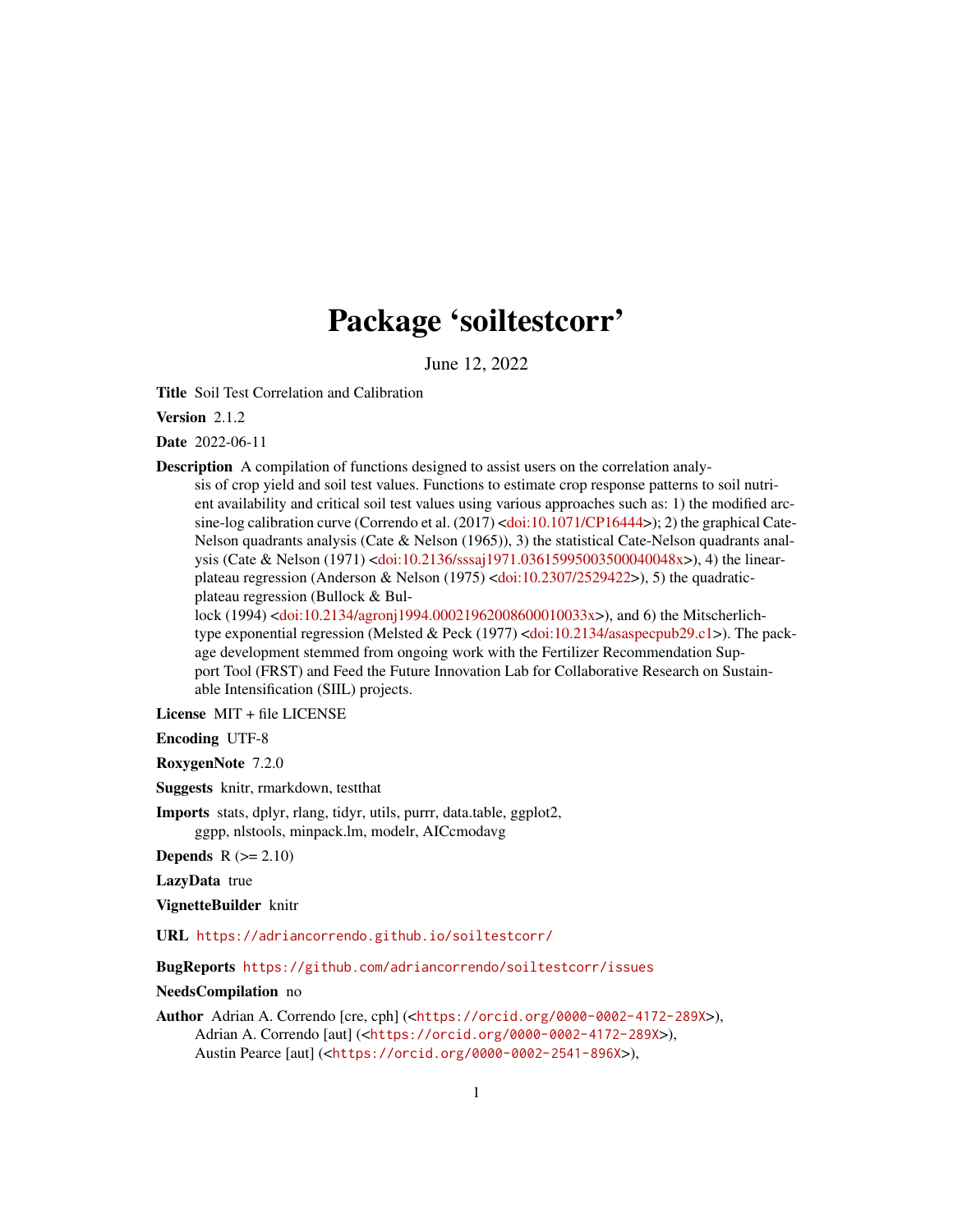<span id="page-1-0"></span>Deanna Osmond [aut] (<<https://orcid.org/0000-0002-6336-8318>>), Ignacio A. Ciampitti [aut] (<<https://orcid.org/0000-0001-9619-5129>>)

Maintainer Adrian A. Correndo <correndo@ksu.edu>

Repository CRAN

Date/Publication 2022-06-12 15:50:02 UTC

## R topics documented:

| Index |  |
|-------|--|
|       |  |
|       |  |
|       |  |
|       |  |
|       |  |
|       |  |
|       |  |
|       |  |

cate\_nelson\_1965 *Cate & Nelson quadrants analysis (graphical)*

## Description

This function runs the quadrants analysis suggested by Cate and Nelson (1965)

#### Usage

```
cate_nelson_1965(data = NULL, stv, ry, target, tidy = FALSE, plot = FALSE)
```
## Arguments

| data   | argument to call a data. frame or data. table containing the data                                                                                                        |
|--------|--------------------------------------------------------------------------------------------------------------------------------------------------------------------------|
| stv    | argument to call the vector or column containing the soil test value (stv) data                                                                                          |
| ry     | argument to call the vector or column containing the relative yield (ry) data                                                                                            |
| target | argument to specify the ry target (numeric) to estimate the critical stv for                                                                                             |
| tidy   | logical operator (TRUE/FALSE) to decide the type of return. TRUE returns a<br>data.frame, FALSE returns a list (default).                                                |
| plot   | logical operator (TRUE/FALSE) to decide the type of return. TRUE returns a<br>ggplot, FALSE returns either a list (tidy $==$ FALSE) or a data.frame (tidy $==$<br>TRUE). |

## Details

See [online-documentation](https://adriancorrendo.github.io/soiltestcorr/articles/cate_nelson_1965_tutorial.html) for additional details.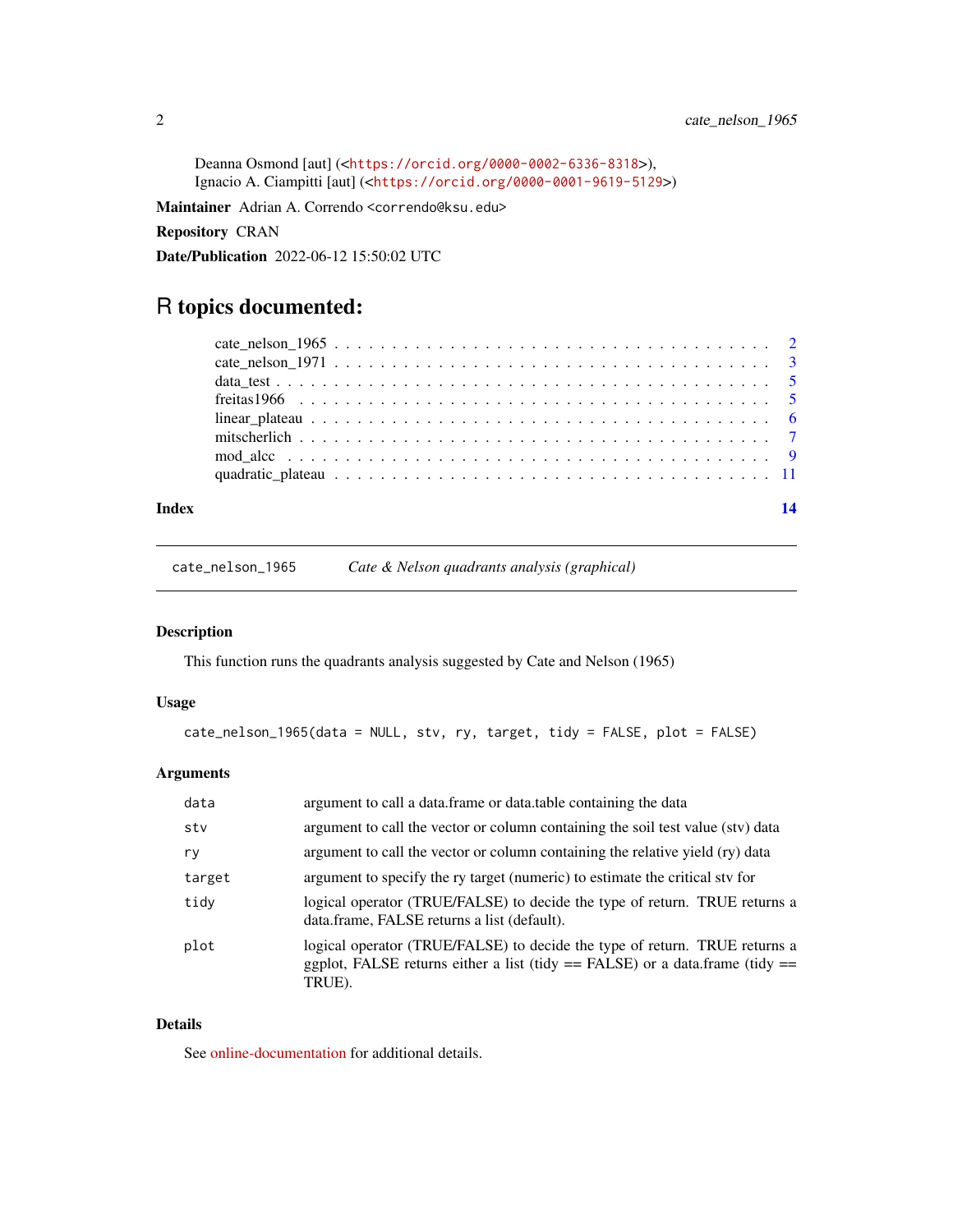### <span id="page-2-0"></span>Value

returns an object of type ggplot if plot = TRUE.

returns an object of class data.frame if tidy = TRUE,

returns an object of class list if tidy = FALSE.

#### Note

This code was adapted from Mangiafico, S. S. (2013). Cate-Nelson Analysis for Bivariate Data Using R-project. *The Journal of Extension, 51(5), Article 33.* [https://tigerprints.clemson.](https://tigerprints.clemson.edu/joe/vol51/iss5/33/) [edu/joe/vol51/iss5/33/](https://tigerprints.clemson.edu/joe/vol51/iss5/33/)

#### References

Cate & Nelson (1965). A rapid method for correlation of soil test analysis with plant response data. *North Carolina Agric. Exp. Stn., International soil Testing Series l. No. 1.*

#### See Also

[eval\\_tidy](#page-0-0),[defusing-advanced](#page-0-0) [lm](#page-0-0),[anova](#page-0-0) [ggplot](#page-0-0),[aes](#page-0-0),[geom\\_point](#page-0-0),[labs](#page-0-0),[geom\\_abline](#page-0-0),[annotate](#page-0-0),[theme](#page-0-0)

#### Examples

```
# Example 1 dataset
dat <- data.frame("ry" = c(65,80,85,88,90,94,93,96,97,95,98,100,99,99,100),
                  "stv" = c(1,2,3,4,5,6,7,8,9,10,11,12,13,14,15))
# Run
fit_example_cn_1965 <- cate_nelson_1965(data = dat,
ry = ry, stv = stv, target = 90, tidy=FALSE, plot=FALSE)
```
fit\_example\_cn\_1965

cate\_nelson\_1971 *Cate & Nelson quadrants analysis (statistical)*

#### Description

This function runs the quadrants analysis suggested by Cate and Nelson (1971)

#### Usage

```
cate_nelson_1971(data = NULL, stv, ry, tidy = FALSE, plot = FALSE)
```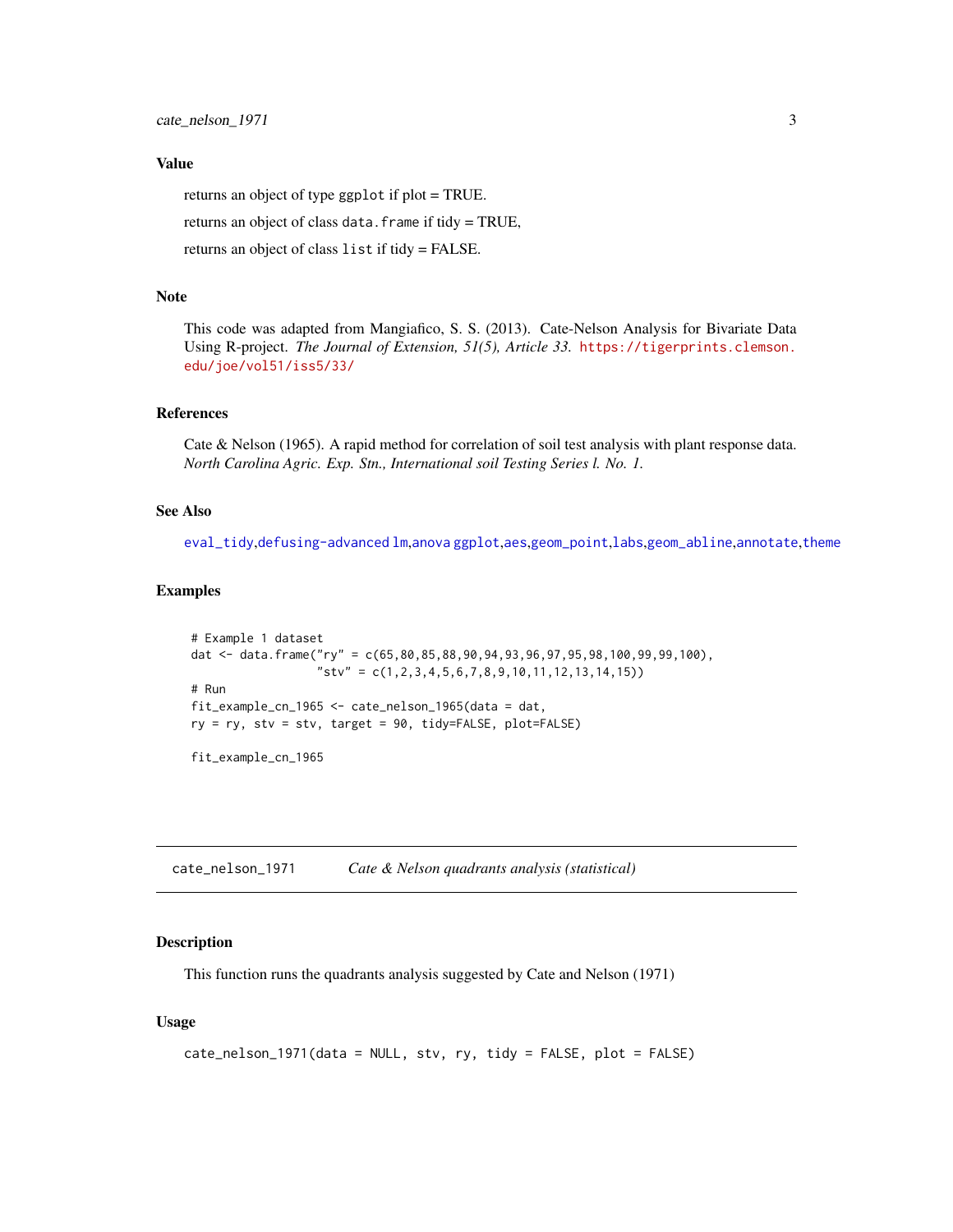#### <span id="page-3-0"></span>**Arguments**

| data | argument to call a data. frame or data, table containing the data                                                                                                        |
|------|--------------------------------------------------------------------------------------------------------------------------------------------------------------------------|
| stv  | argument to call the vector or column containing the soil test value (stv) data                                                                                          |
| rv   | argument to call the vector or column containing the relative yield (ry) data                                                                                            |
| tidy | logical operator (TRUE/FALSE) to decide the type of return. TRUE returns a<br>data.frame, FALSE returns a list (default).                                                |
| plot | logical operator (TRUE/FALSE) to decide the type of return. TRUE returns a<br>ggplot, FALSE returns either a list (tidy $==$ FALSE) or a data.frame (tidy $==$<br>TRUE). |

#### Details

See [online-documentation](https://adriancorrendo.github.io/soiltestcorr/articles/cate_nelson_1971_tutorial.html) for additional details.

#### Value

returns an object of type ggplot if plot = TRUE.

returns an object of class data.frame if tidy = TRUE,

returns an object of class list if tidy = FALSE.

#### Note

This code was adapted from Mangiafico, S. S. (2013). Cate-Nelson Analysis for Bivariate Data Using R-project. *The Journal of Extension, 51(5), Article 33.* [https://tigerprints.clemson.](https://tigerprints.clemson.edu/joe/vol51/iss5/33/) [edu/joe/vol51/iss5/33/](https://tigerprints.clemson.edu/joe/vol51/iss5/33/)

#### References

Cate & Nelson (1971). A simple statistical procedure for partitioning soil test correlation data into two classes. *Soil Sci. Soc. Am. Proc. 35:658-660.* [doi:10.2136/sssaj1971.03615995003500040048x](https://doi.org/10.2136/sssaj1971.03615995003500040048x)

## See Also

[eval\\_tidy](#page-0-0),[defusing-advanced](#page-0-0) [lm](#page-0-0),[anova](#page-0-0) [ggplot](#page-0-0),[aes](#page-0-0),[geom\\_point](#page-0-0),[labs](#page-0-0),[geom\\_abline](#page-0-0),[annotate](#page-0-0),[theme](#page-0-0)

#### Examples

# Example 1 dataset dat <- data.frame("ry" = c(65,80,85,88,90,94,93,96,97,95,98,100,99,99,100), "stv" = c(1,2,3,4,5,6,7,8,9,10,11,12,13,14,15)) # Run fit\_example\_cn\_1971 <- cate\_nelson\_1971(data = dat, ry = ry, stv = stv, tidy=FALSE, plot=FALSE)

fit\_example\_cn\_1971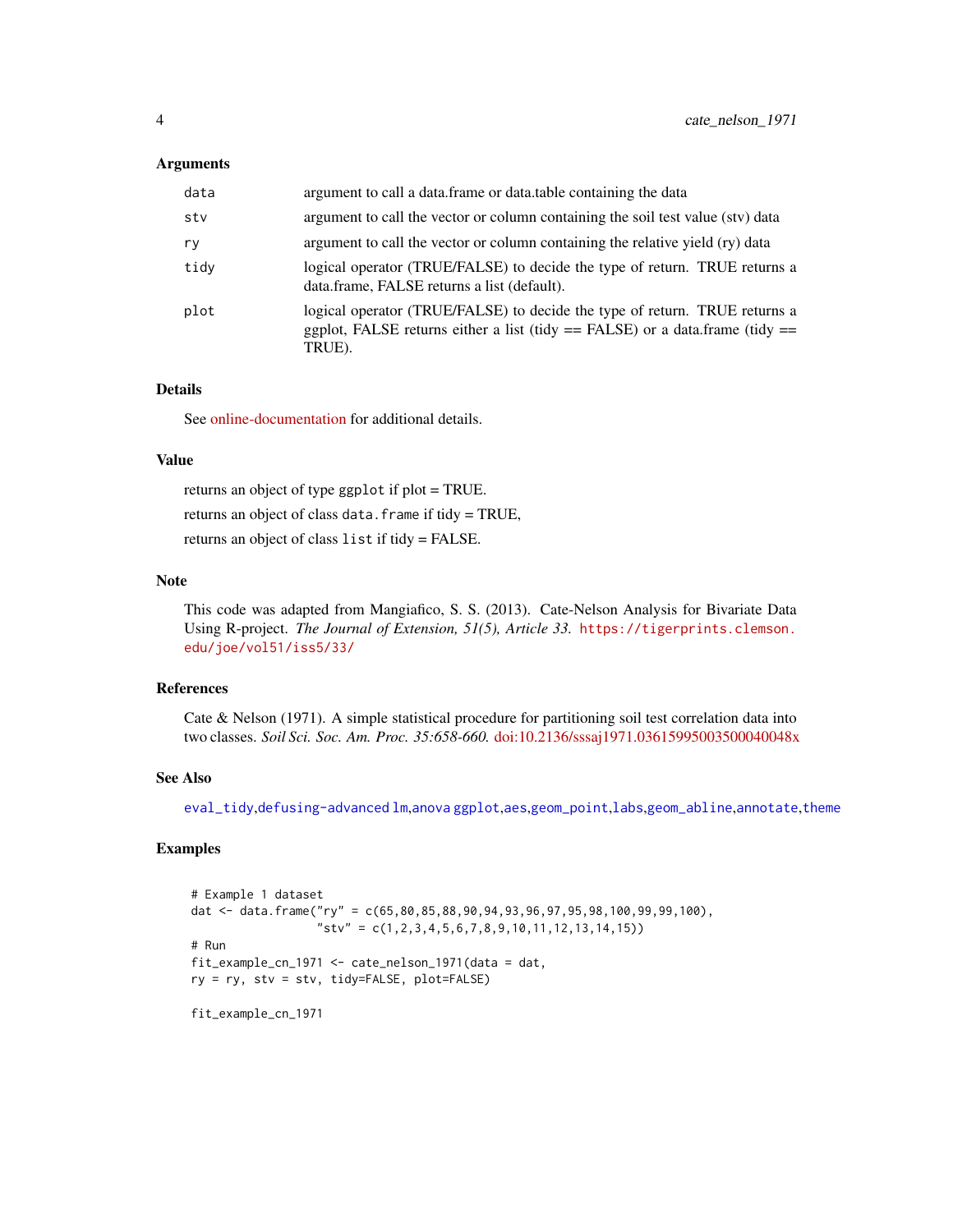<span id="page-4-0"></span>data\_test *Dataset 1*

#### Description

Example dataset containing hypothetical pairs of soil test value (STV) and relative yield (RY).

#### Usage

data\_test

## Format

this data frame has 137 rows and the following 2 columns:

STV soil test value

RY relative yield, %

## Source

[doi:10.7910/DVN/NABA57](https://doi.org/10.7910/DVN/NABA57)

freitas1966 *Dataset 2*

#### Description

Example dataset containing real data reported by Cate & Nelson (1971) from Freitas et al. (1966). Soil test potassium values (STK) and relative yield as percentage (RY).

### Usage

freitas1966

## Format

this data frame has 24 rows and the following 2 columns:

RY relative yield, %

STK soil test potassium, ppm

## Source

Freitas et al. (1966) cited and used by Cate & Nelson (1971). Soil Sci. Soc. Am. Proc. 35:658-659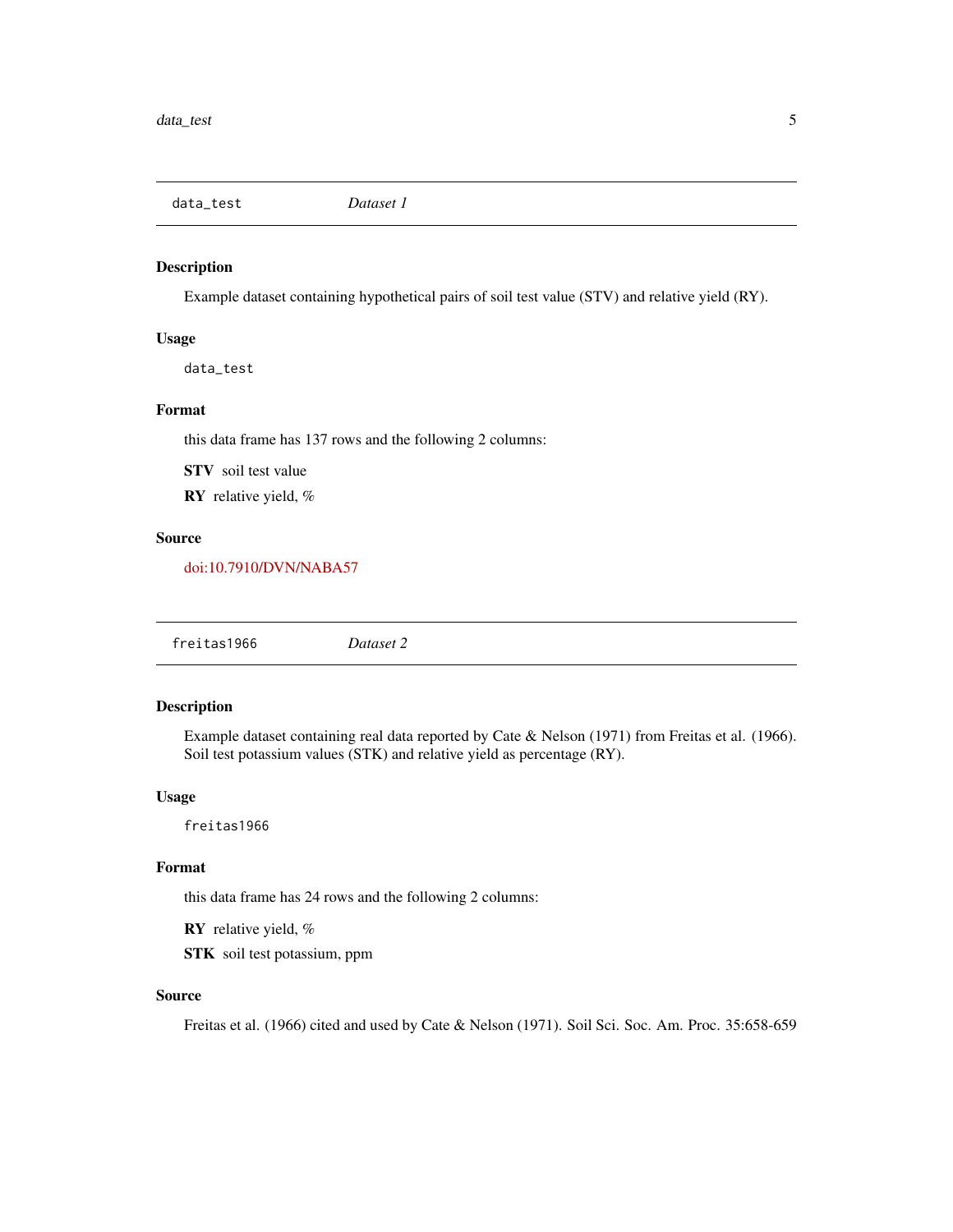<span id="page-5-0"></span>

## Description

This function helps to fit a linear-plateau model in order to estimate critical soil test values (CSTV) above which yield response becomes flat.

#### Usage

```
LP_f(x, intercept, slope, cx)
SS_LP(x, intercept, slope, cx)
linear_plateau(
 data = NULL,
  stv,
  ry,
  target = NULL,
  tidy = FALSE,
 plot = FALSE,
  resid = FALSE
\mathcal{L}
```
## Arguments

| $\mathsf{x}$ | selfstart vector for independent variable, Default: NULL                                                                                                    |
|--------------|-------------------------------------------------------------------------------------------------------------------------------------------------------------|
| intercept    | selfstart arg. for intercept Default: NULL                                                                                                                  |
| slope        | selfstart arg. for slope Default: NULL                                                                                                                      |
| CX.          | selfstart arg. for critical X (cx) value Default: NULL                                                                                                      |
| data         | Optional argument to call and object of type data. frame or data. table containing<br>the soil test value (STV) and relative yield (RY) data, Default: NULL |
| stv          | name of the vector containing soil test values (-) of type numeric.                                                                                         |
| ry           | name of the vector containing relative yield values $(\%)$ of type numeric.                                                                                 |
| target       | numeric value of relative yield target (e.g. 90 for 90%) to estimate the CSTV.<br>The target needs to be $\lt$ plateau, otherwise, target $=$ plateau.      |
| tidy         | logical operator (TRUE/FALSE) to decide the type of return. TRUE returns a<br>data.frame, FALSE returns a list (default).                                   |
| plot         | logical operator (TRUE/FALSE) to plot the linear-plateau model, Default: FALSE                                                                              |
| resid        | logical operator (TRUE/FALSE) to plot residuals analysis, Default: FALSE                                                                                    |
|              |                                                                                                                                                             |

#### Details

See [online-documentation](https://adriancorrendo.github.io/soiltestcorr/articles/linear_plateau_tutorial.html) for additional details.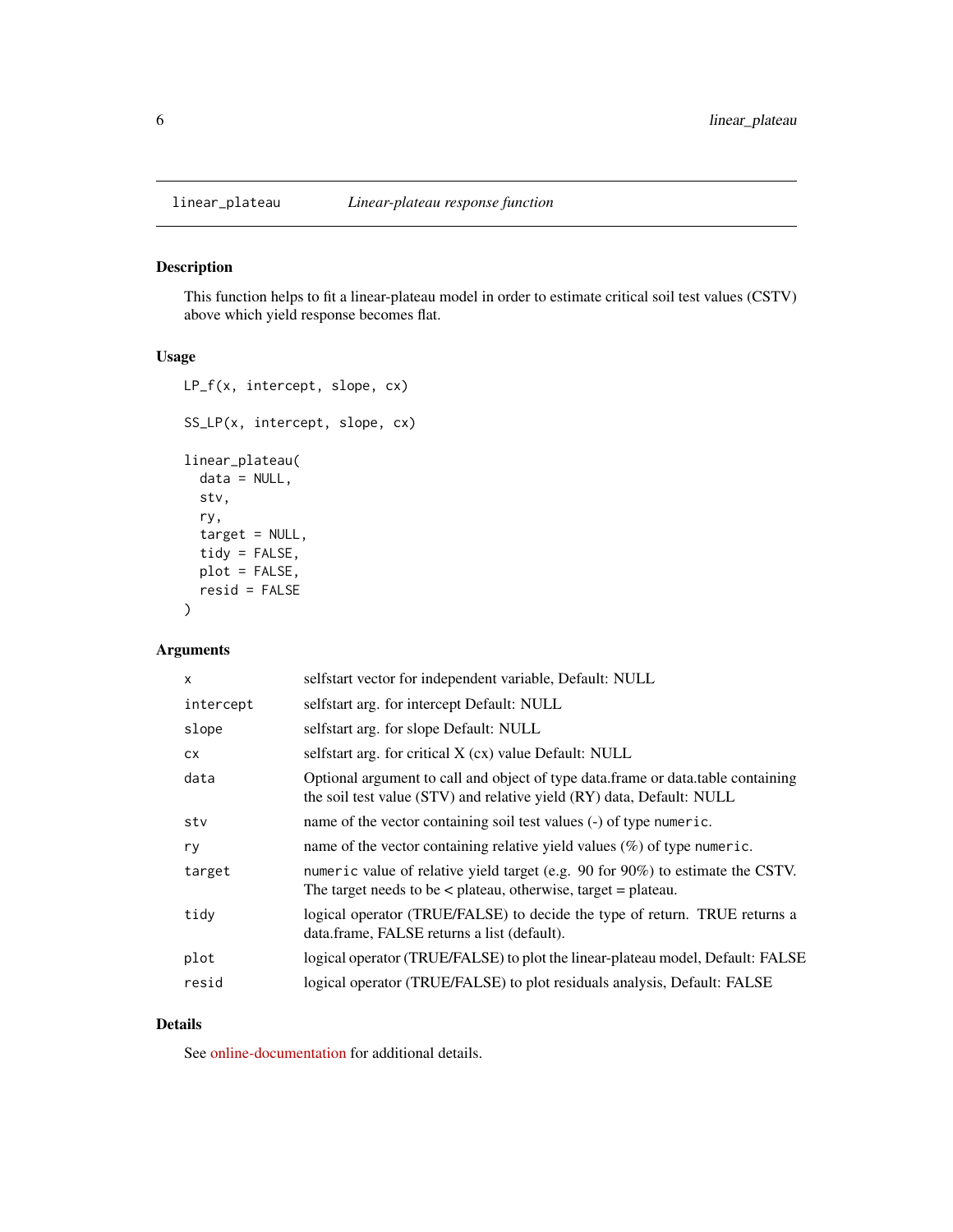#### <span id="page-6-0"></span>mitscherlich 7

### Value

returns an object of type ggplot if plot = TRUE.

returns a residuals plot if resid = TRUE.

returns an object of class data.frame if tidy = TRUE,

returns an object of class list if tidy = FALSE.

LP\_f: vector of the same length as x using the linear-plateau function

SS\_LP: selfStart object to pass into the linear\_plateau fit

linear\_plateau: function

## Note

For extended reference, we recommend to visit: https://gradcylinder.org/linear-plateau/ & https://github.com/austinwpearce/S by Austin Pearce. Self-start function code adapted from nlraa package by F. Miguez [https:](https://github.com/femiguez/nlraa) [//github.com/femiguez/nlraa](https://github.com/femiguez/nlraa)

#### References

Anderson, R. L., and Nelson, L. A. (1975). A Family of Models Involving Intersecting Straight Lines and Concomitant Experimental Designs Useful in Evaluating Response to Fertilizer Nutrients. *Biometrics, 31(2), 303–318.* [doi:10.2307/2529422](https://doi.org/10.2307/2529422)

### See Also

[eval\\_tidy](#page-0-0),[defusing-advanced](#page-0-0) [nlsLM](#page-0-0) [AIC](#page-0-0),[lm](#page-0-0),[optim](#page-0-0),[coef](#page-0-0),[predict](#page-0-0) [AICc](#page-0-0) [model-quality](#page-0-0) [nlsResiduals](#page-0-0) [bind](#page-0-0) [ggplot](#page-0-0),[aes](#page-0-0),[geom\\_rug](#page-0-0),[geom\\_point](#page-0-0),[geom\\_abline](#page-0-0),[geom\\_path](#page-0-0),[annotate](#page-0-0),[labs](#page-0-0),[theme](#page-0-0) [annotate](#page-0-0)

#### Examples

```
# Example dataset
dat <- data.frame("ry" = c(65,80,85,88,90,94,93,96,97,95,98,100,99,99,100),
                  "stv" = c(1,2,3,4,5,6,7,8,9,10,11,12,13,14,15))
# Run
fit_example_lp <- linear_plateau(data = dat,
ry = ry, stv = stv, resid = TRUE, plot = FALSE)
fit_example_lp
```
mitscherlich *Mitscherlich response function*

#### Description

This function helps to fit a Mitscherlich response model for relative yield (ry) as a function of soil test values (stv).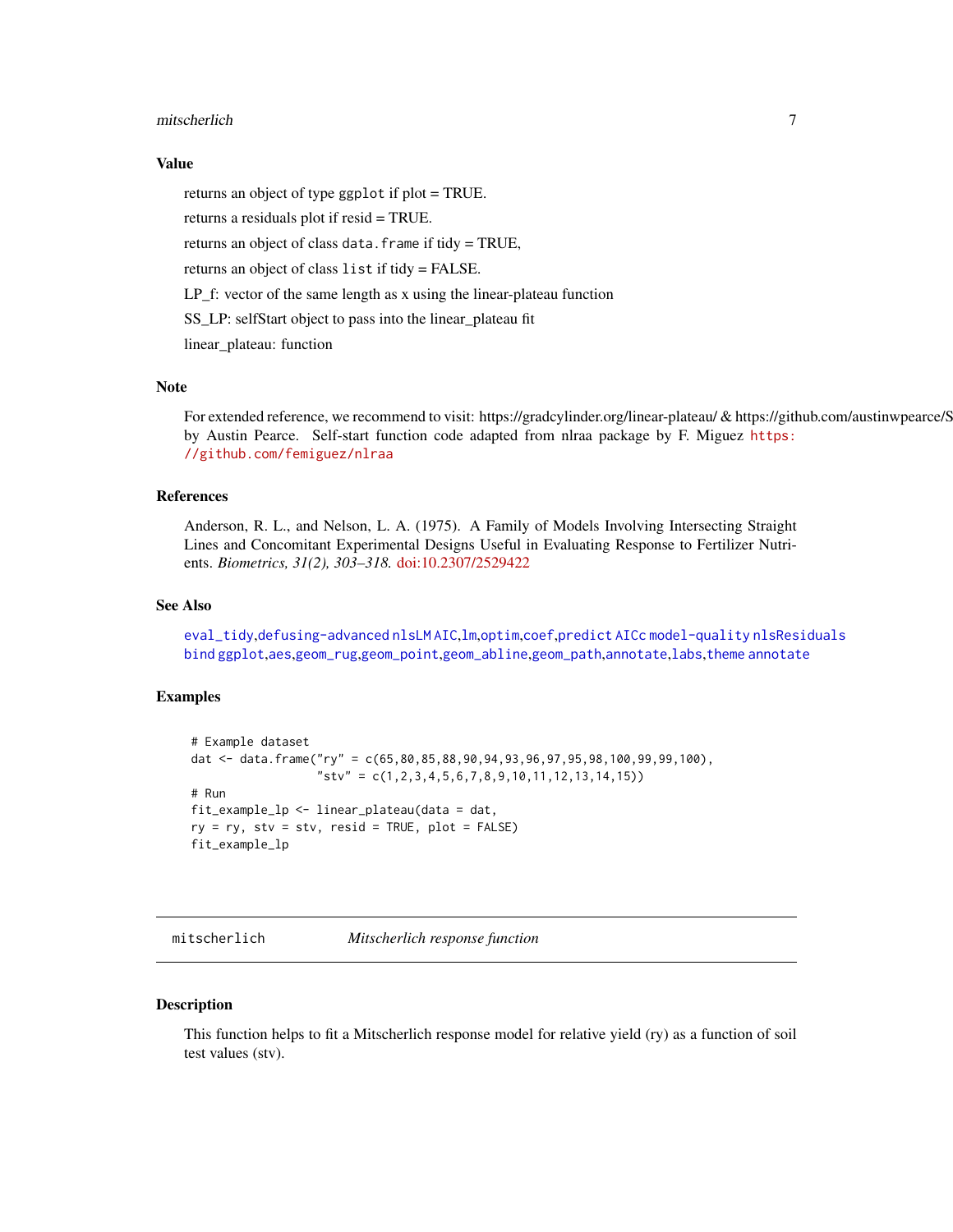## Usage

```
mits_formula_1(x, a, b, c)
mits_formula_2(x, b, c)
mits_formula_3(x, c)
mitscherlich(
 data = NULL,
 stv,
 ry,
  type,
  target = NULL,tidy = FALSE,
 plot = FALSE,
 resid = FALSE
```
## )

## Arguments

| X      | selfstart vector. for model fit Default: NULL                                                                                                                                                                                                                                                                                                 |
|--------|-----------------------------------------------------------------------------------------------------------------------------------------------------------------------------------------------------------------------------------------------------------------------------------------------------------------------------------------------|
| a      | selfstart arg. for asymptote, Default: NULL                                                                                                                                                                                                                                                                                                   |
| b      | selfstart arg. for xintercept Default: NULL                                                                                                                                                                                                                                                                                                   |
| C      | selfstart arg. for curvature Default: NULL                                                                                                                                                                                                                                                                                                    |
| data   | Optional argument to call and object of type data. frame or data. table containing<br>the stv and ry data, Default: NULL                                                                                                                                                                                                                      |
| stv    | name of the vector containing soil test values (-) of type numeric.                                                                                                                                                                                                                                                                           |
| ry     | name of the vector containing relative yield values $(\%)$ of type numeric.                                                                                                                                                                                                                                                                   |
| type   | string or number that indicates the type of Mitscherlich model to fit. Default: 1<br>type = "no restrictions" or type = 1 for model with 'no restrictions'; type =<br>"asymptote 100" or type = 2 for model with 'asymptote = $100$ '; type = "asymptote<br>100 from 0" or type = 3 for model with 'asymptote = $100$ and xintercept = $0$ '" |
| target | numeric value of relative yield target (e.g. 90 for 90%) to estimate the CSTV.<br>Default: NULL                                                                                                                                                                                                                                               |
| tidy   | logical operator (TRUE/FALSE) to decide the type of return. TRUE returns a<br>data.frame, FALSE returns a list (default).                                                                                                                                                                                                                     |
| plot   | logical operator (TRUE/FALSE) to plot the Mitscherlich model, Default: FALSE                                                                                                                                                                                                                                                                  |
| resid  | logical operator (TRUE/FALSE) to plot residuals analysis, Default: FALSE                                                                                                                                                                                                                                                                      |
|        |                                                                                                                                                                                                                                                                                                                                               |

## Details

See [online-documentation](https://adriancorrendo.github.io/soiltestcorr/articles/mitscherlich_tutorial.html) for additional details.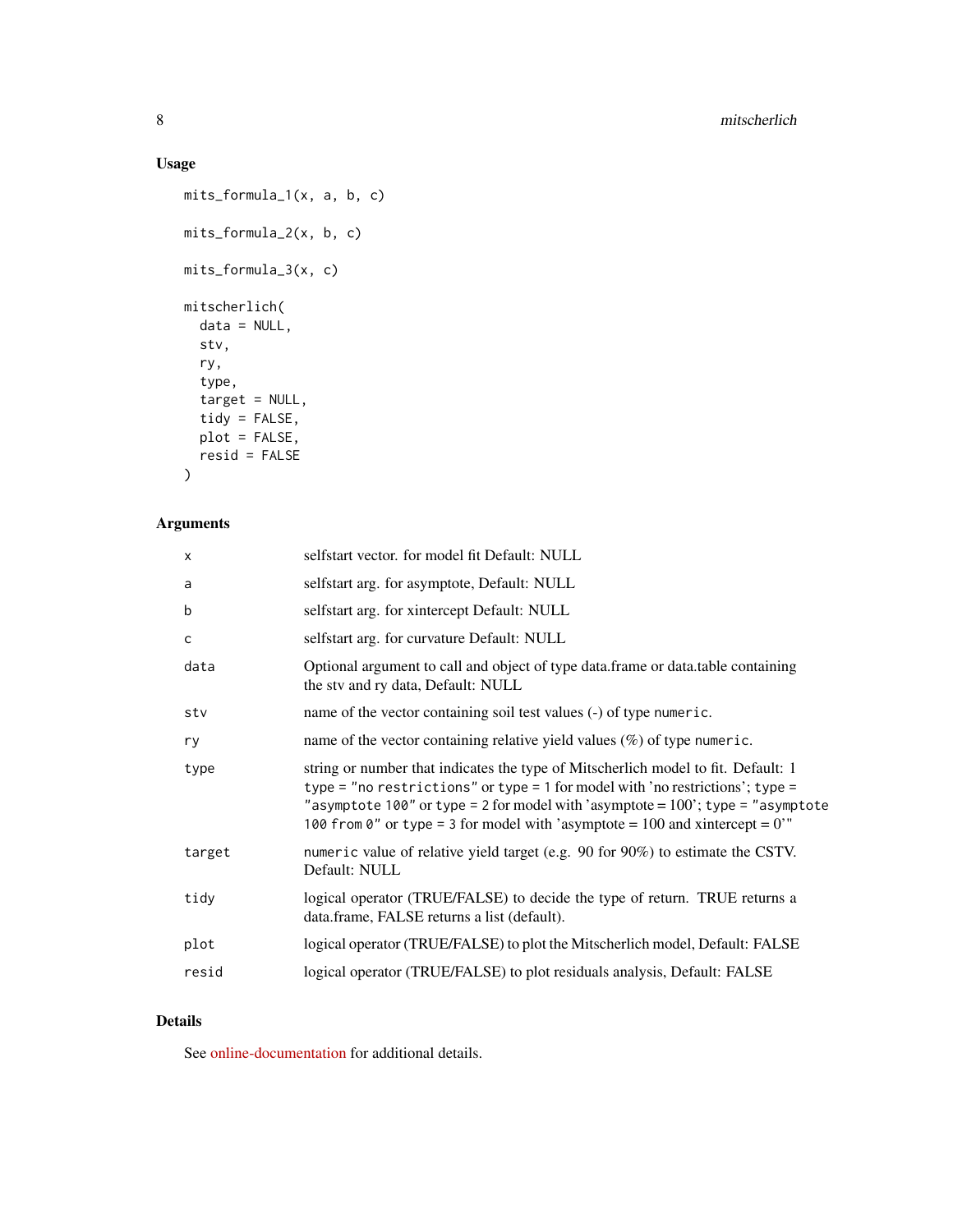#### <span id="page-8-0"></span>mod\_alcc 9

### Value

returns an object of type ggplot if plot = TRUE. returns a residuals plot if resid = TRUE. returns an object of class data.frame if tidy = TRUE, returns an object of class list if tidy = FALSE. Mitscherlich type 1 formula Mitscherlich type 2 formula Mitscherlich type 3 formula mitscherlich: function

## Note

For extended reference, we recommend to visit: <https://github.com/austinwpearce/SoilTestCocaCola> by Austin Pearce.

#### References

Melsted, S.W. and Peck, T.R. (1977). The Mitscherlich-Bray Growth Function. *In Soil Testing (eds T. Peck, J. Cope and D. Whitney).* [doi:10.2134/asaspecpub29.c1](https://doi.org/10.2134/asaspecpub29.c1)

#### See Also

[eval\\_tidy](#page-0-0),[defusing-advanced](#page-0-0) [nlsLM](#page-0-0) [AIC](#page-0-0),[lm](#page-0-0),[optim](#page-0-0),[coef](#page-0-0),[predict](#page-0-0) [AICc](#page-0-0) [model-quality](#page-0-0) [nlsResiduals](#page-0-0) [bind](#page-0-0) [ggplot](#page-0-0),[aes](#page-0-0),[geom\\_rug](#page-0-0),[geom\\_point](#page-0-0),[geom\\_abline](#page-0-0),[geom\\_path](#page-0-0),[annotate](#page-0-0),[labs](#page-0-0),[theme](#page-0-0)

#### Examples

```
# Example dataset
dat <- data.frame("ry" = c(65,80,85,88,90,94,93,96,97,95,98,100,99,99,100),
                  "stv" = c(1,2,3,4,5,6,7,8,9,10,11,12,13,14,15))
# Run
fit_example_mits <- mitscherlich(data = dat, type = 1,
ry = ry, stv = stv, resid = TRUE, plot = FALSE)
fit_example_mits
```
mod\_alcc *Modified Arcsine-Log Calibration Curve*

### Description

This function runs the modified arcsine-log calibration curve to estimate critical soil test values (CSTV) following Correndo et al. (2017)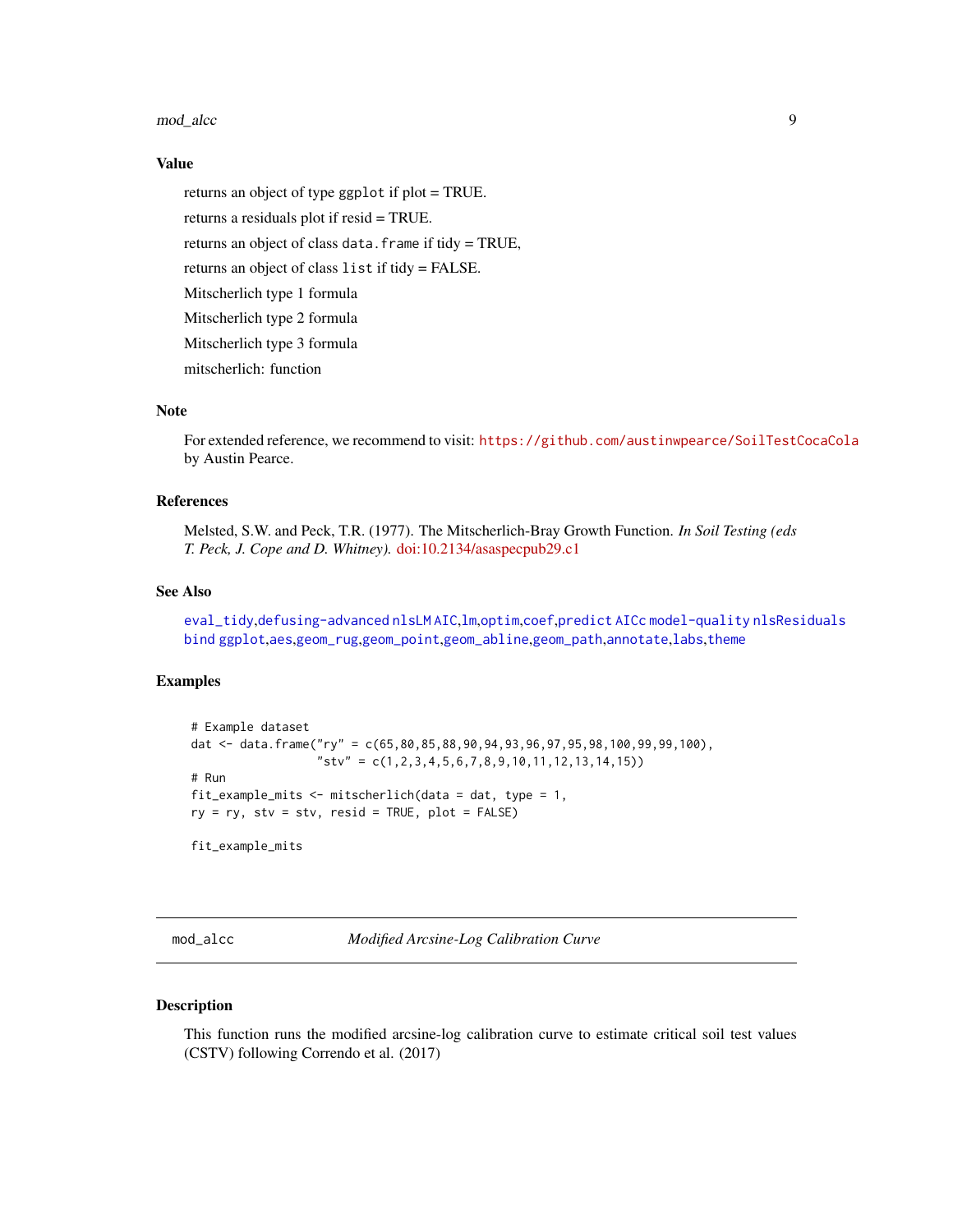## Usage

```
mod_alcc(
  data = NULL,ry,
  stv,
  target,
  confidence = 0.95,
  tidy = FALSE,plot = FALSE
\mathcal{L}
```
## Arguments

| data       | Optional argument to call and object of type data. frame or data. table containing<br>the stv and ry data, Default: NULL                                                 |
|------------|--------------------------------------------------------------------------------------------------------------------------------------------------------------------------|
| ry         | name of the vector containing relative yield values $(\%)$ of type numeric.                                                                                              |
| stv        | name of the vector containing soil test values of type numeric.                                                                                                          |
| target     | numeric value of relative yield target (e.g. 90 for 90%) to estimate the CSTV.                                                                                           |
| confidence | numeric value of confidence level (e.g. $0.95$ for significance = 0.05)                                                                                                  |
| tidy       | logical operator (TRUE/FALSE) to decide the type of return. TRUE returns a<br>data.frame, FALSE returns a list (default).                                                |
| plot       | logical operator (TRUE/FALSE) to decide the type of return. TRUE returns a<br>ggplot, FALSE returns either a list (tidy $==$ FALSE) or a data.frame (tidy $==$<br>TRUE). |

## Details

See [online-documentation](https://adriancorrendo.github.io/soiltestcorr/articles/mod_alcc_tutorial.html) for additional details.

#### Value

returns an object of type ggplot if plot = TRUE.

returns an object of class data.frame if tidy = TRUE,

returns an object of class list if tidy = FALSE.

## Note

For extended reference, we recommend to visit [doi:10.7910/DVN/NABA57](https://doi.org/10.7910/DVN/NABA57) and [https://github.](https://github.com/adriancorrendo/modified-ALCC) [com/adriancorrendo/modified-ALCC](https://github.com/adriancorrendo/modified-ALCC) by Adrian Correndo.

## References

Correndo et al. (2017). A modification of the arcsine–log calibration curve for analysing soil test value–relative yield relationships. *Crop and Pasture Science, 68(3), 297-304.* [doi:10.1071/CP16444](https://doi.org/10.1071/CP16444)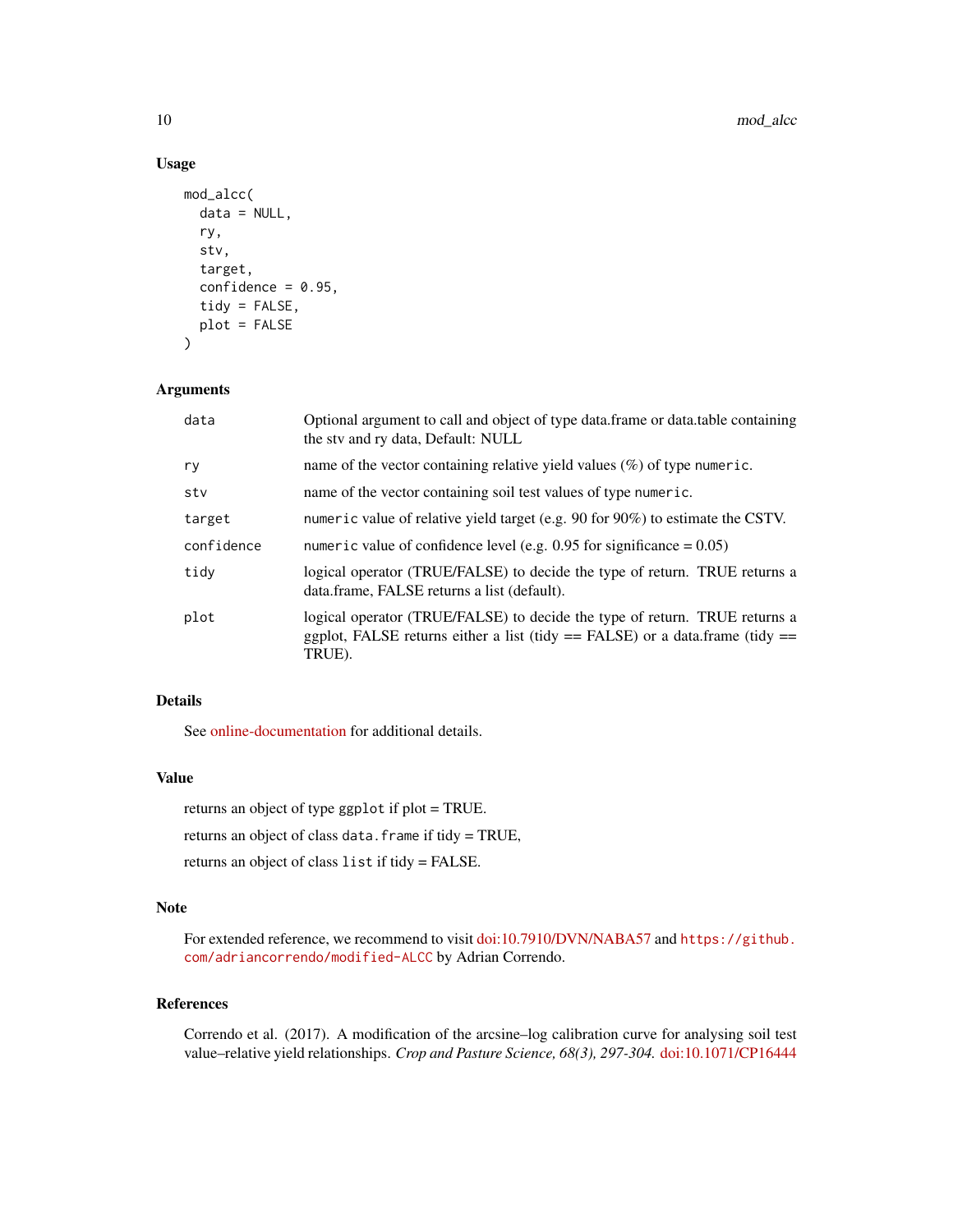## <span id="page-10-0"></span>quadratic\_plateau 11

## See Also

[eval\\_tidy](#page-0-0),[defusing-advanced](#page-0-0) [TDist](#page-0-0),[cor](#page-0-0),[cor.test](#page-0-0),[sd](#page-0-0) [bind](#page-0-0),[filter](#page-0-0) [nest](#page-0-0) [ggplot](#page-0-0),[aes](#page-0-0),[geom\\_point](#page-0-0),[scale\\_manual](#page-0-0),geom [annotate](#page-0-0)

## Examples

```
# Example 1 dataset
dat <- data.frame("ry" = c(65,80,85,88,90,94,93,96,97,95,98,100,99,99,100),
                  "stv" = c(1,2,3,4,5,6,7,8,9,10,11,12,13,14,15))
# Run
fit_example \leq mod_alcc(data = dat, ry = ry, stv = stv, target=90, confidence = 0.95)
fit_example
```
quadratic\_plateau *Quadratic-plateau response function*

#### Description

This function helps to fit a quadratic-plateau response model and to estimate a critical soil test values (CSTV) above which yield response becomes flat.

## Usage

```
QP_f(x, intercept, slope, Xc)
SS_QP(x, intercept, slope, Xc)
quadratic_plateau(
  data = NULL,
  stv,
  ry,
  target = NULL,tidy = FALSE,
 plot = FALSE,
  resid = FALSE
```
)

#### Arguments

| x         | selfstart vector for independent variable, Default: NULL                                                               |
|-----------|------------------------------------------------------------------------------------------------------------------------|
| intercept | selfstart arg. for intercept Default: NULL                                                                             |
| slope     | selfstart arg. for slope Default: NULL                                                                                 |
| Xс        | selfstart arg. for critical value Default: NULL                                                                        |
| data      | Optional argument to call and object of type data.frame or data.table containing<br>the sty and ry data, Default: NULL |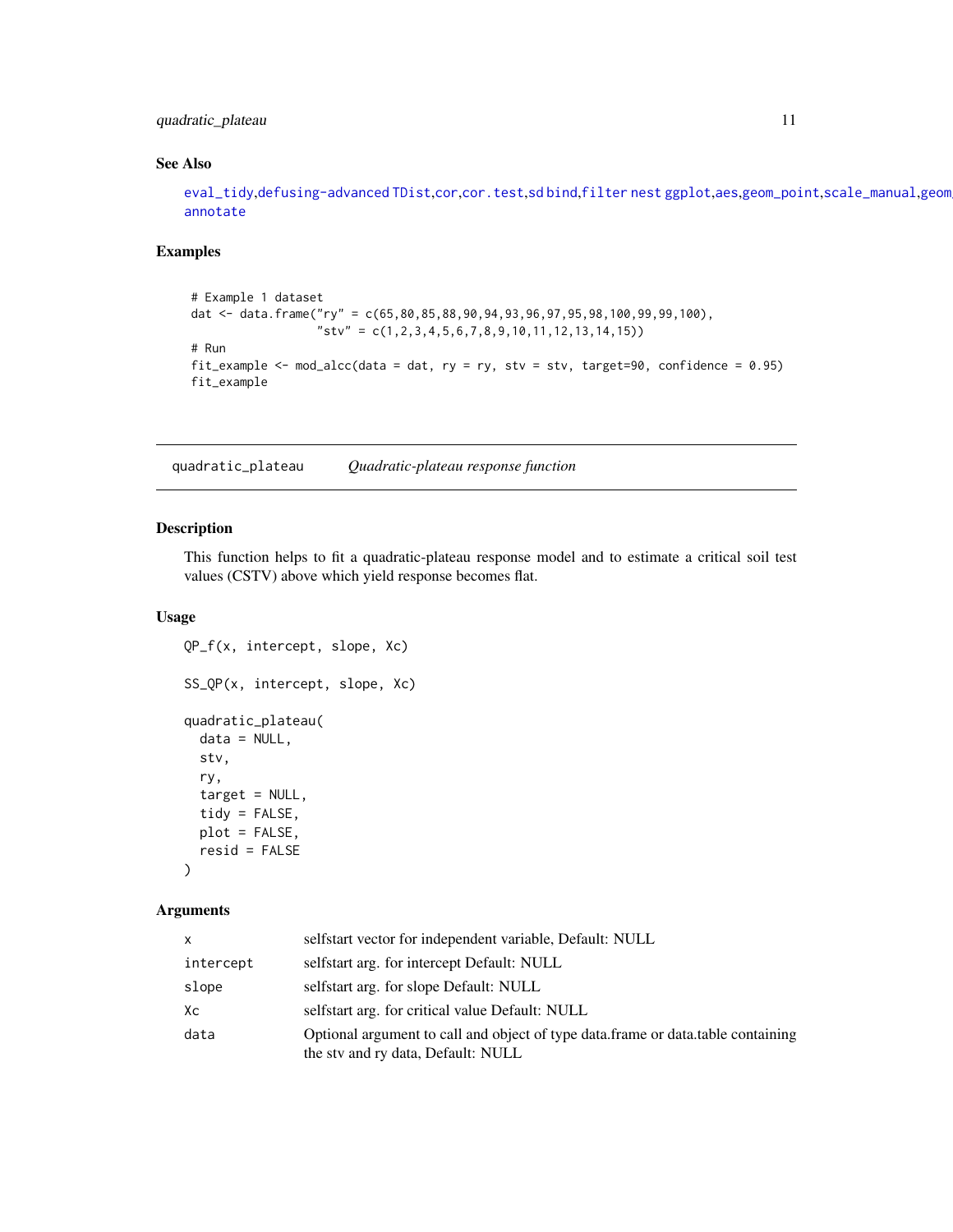<span id="page-11-0"></span>

| stv    | name of the vector containing soil test values (-) of type numeric.                                                                                    |
|--------|--------------------------------------------------------------------------------------------------------------------------------------------------------|
| ry     | name of the vector containing relative yield values $(\%)$ of type numeric.                                                                            |
| target | numeric value of relative yield target (e.g. 90 for 90%) to estimate the CSTV.<br>The target needs to be $\lt$ plateau, otherwise, target $=$ plateau. |
| tidv   | logical operator (TRUE/FALSE) to decide the type of return. TRUE returns a<br>data.frame, FALSE returns a list (default).                              |
| plot   | logical operator (TRUE/FALSE) to plot the quadratic-plateau model, Default:<br><b>FALSE</b>                                                            |
| resid  | logical operator (TRUE/FALSE) to plot residuals analysis, Default: FALSE                                                                               |

#### Details

See [online-documentation](https://adriancorrendo.github.io/soiltestcorr/articles/quadratic_plateau_tutorial.html) for additional details.

#### Value

returns an object of type ggplot if plot = TRUE. returns a residuals plot if resid = TRUE.

returns an object of class data.frame if tidy = TRUE,

returns an object of class list if tidy = FALSE.

QP\_f: vector of the same length as x using the quadratic-plateau function

SS\_QP: selfStart object to pass into the quadratic\_plateau fit

quadratic\_plateau: function

#### Note

For extended reference, we recommend to visit <https://gradcylinder.org/quad-plateau/> & <https://github.com/austinwpearce/SoilTestCocaCola> by Austin Pearce. Self-start function code adapted from nlraa package by F. Miguez <https://github.com/femiguez/nlraa>

#### References

Bullock, D.G. and Bullock, D.S. (1994) Quadratic and Quadratic-Plus-Plateau Models for Predicting Optimal Nitrogen Rate of Corn: A Comparison. *Agron. J., 86: 191-195.* [doi:10.2134/](https://doi.org/10.2134/agronj1994.00021962008600010033x) [agronj1994.00021962008600010033x](https://doi.org/10.2134/agronj1994.00021962008600010033x)

#### See Also

[eval\\_tidy](#page-0-0),[defusing-advanced](#page-0-0) [nlsLM](#page-0-0) [AIC](#page-0-0),[lm](#page-0-0),[optim](#page-0-0),[coef](#page-0-0),[predict](#page-0-0) [AICc](#page-0-0) [model-quality](#page-0-0) [nlsResiduals](#page-0-0) [bind](#page-0-0) [ggplot](#page-0-0),[aes](#page-0-0),[geom\\_rug](#page-0-0),[geom\\_point](#page-0-0),[geom\\_abline](#page-0-0),[geom\\_path](#page-0-0),[annotate](#page-0-0),[labs](#page-0-0),[theme](#page-0-0) [annotate](#page-0-0)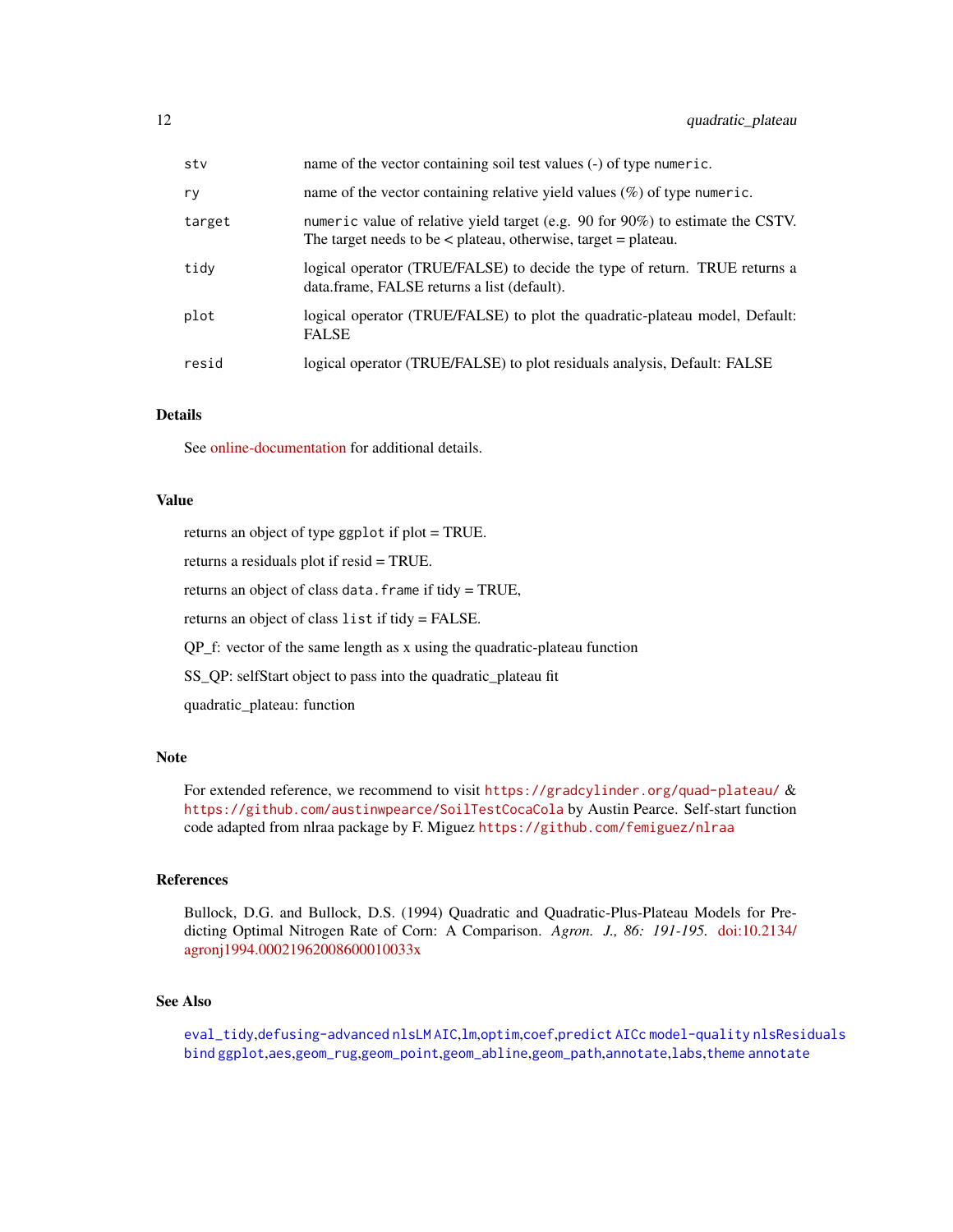## quadratic\_plateau 13

## Examples

```
# Example dataset
dat <- data.frame("ry" = c(65,80,85,88,90,94,93,96,97,95,98,100,99,99,100),
                   "stv" = c(1, 2, 3, 4, 5, 6, 7, 8, 9, 10, 11, 12, 13, 14, 15))# Run
fit_example_qp <- quadratic_plateau(data = dat,
 ry = ry, stv = stv, resid = TRUE, plot = FALSE)
 fit_example_qp
```